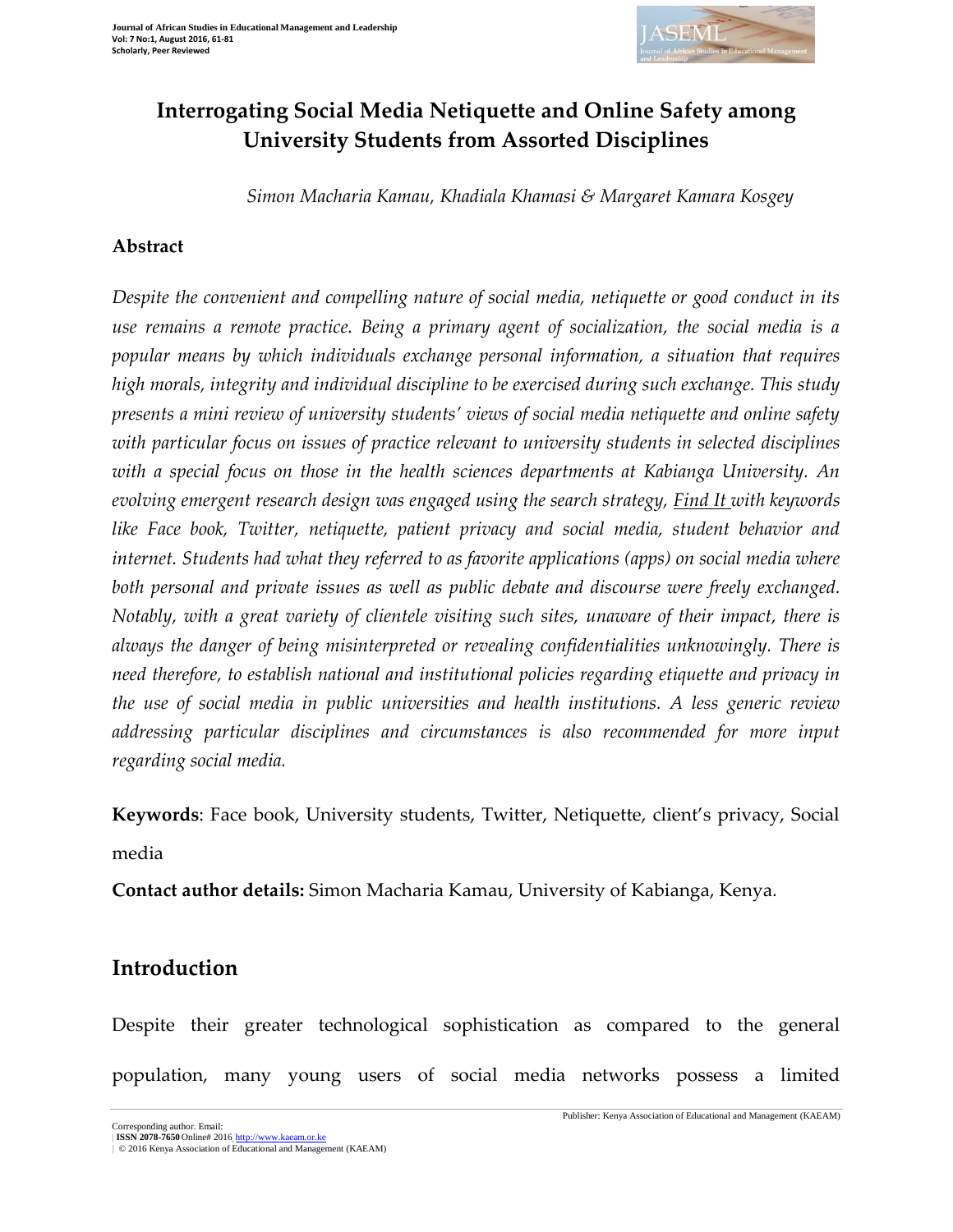understanding of harmful consequences of sharing information via social media. They tend to maintain lax privacy practices and take their postings for granted. Hardly do they read or consider private policies of web providers of the networks or applications they use before subscription to such social groups and networks. Social media on the other hand offers an efficient and convenient means by which to exchange personal information. Owing to the social need for inclusion among peers, the sites become a compelling attraction to numerous youths whose obvious access to relevant electronics and availability of time for engagement enhances the media use. In such circumstances, highly confidential content like medical information becomes public while professionalism and ethics of practice get compromised. Often, for medical students, it leads to posting of patient information, leading to serious, unintended, and irreversible consequences. Once one clicks ENTER that's it, it is no longer in one's control. There is therefore need for policies on these matters and medical educators need to inform students on the detriments of such medical information exposure. The Internet is no longer a futuristic technology trend. It is here already, for there is a likelihood of one using an element of it in one way or another. When optimized, such elements can make a real difference in living or give a competitive edge to users if only educators do effective sensitization.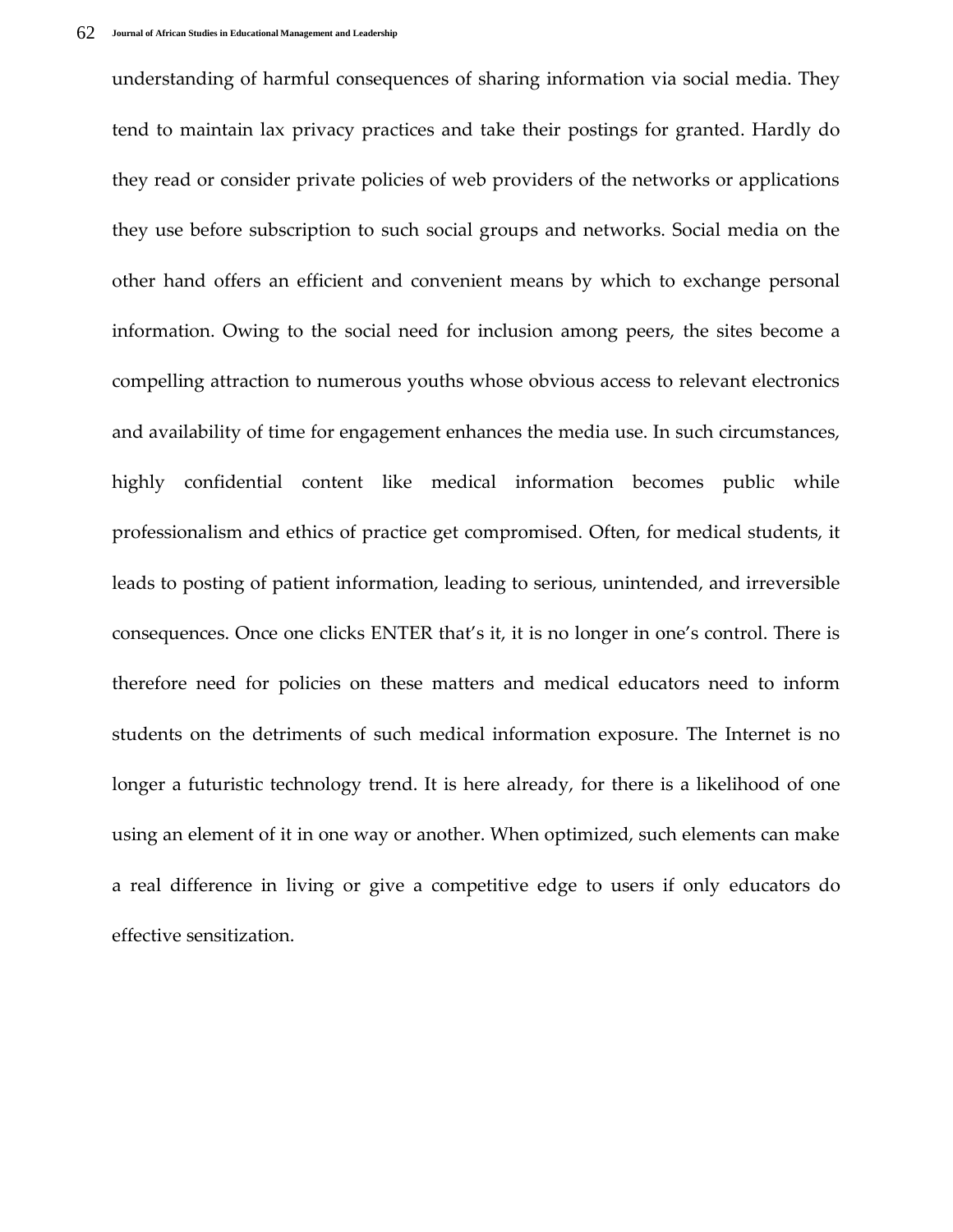## **Research Approach**

This mini review; an evolving emergent design, has its foundations on grounded theory as a theory and as a research method in data collection. It is the type of study supported by Polit and Beck (2012, p. 487), who claim that an emergent design reflects on what is being learnt without hypothesizing and is not designed out of a prior theory. Furthermore, Beck (1997, p. 265) contends that at the outset, for (*some*) research, the state of knowledge that is known at each juncture of data collection experience is impossible to predict in terms of its trajectory. In the background of qualitative research lies volumes of individuals' opinions that are freely and unpredictably expressed; and which may contain vital data in research. In the current case, reactions to posts via Tweeter and Face book or a Chat or discussions by friends on WhatsApp may generate data that can either qualify some existing theories or produce new data that disqualifies the same. It is the voluntary comments and observations, some of which were not posted or expected by the researcher, that form the bulk of data in an emergent design. This is the very basis of grounded theory; analyzing data, getting to know the participants, generating themes, seeing questions and answers and keenly observing as old or new theories emerge.

Observation was a central data collection instrument with sites like Face book, Twitter, and WhatsApp. Some of the terms critical in the research were *netiquette, patient privacy, social media, student behavior +internet*. The following tools were also applied in data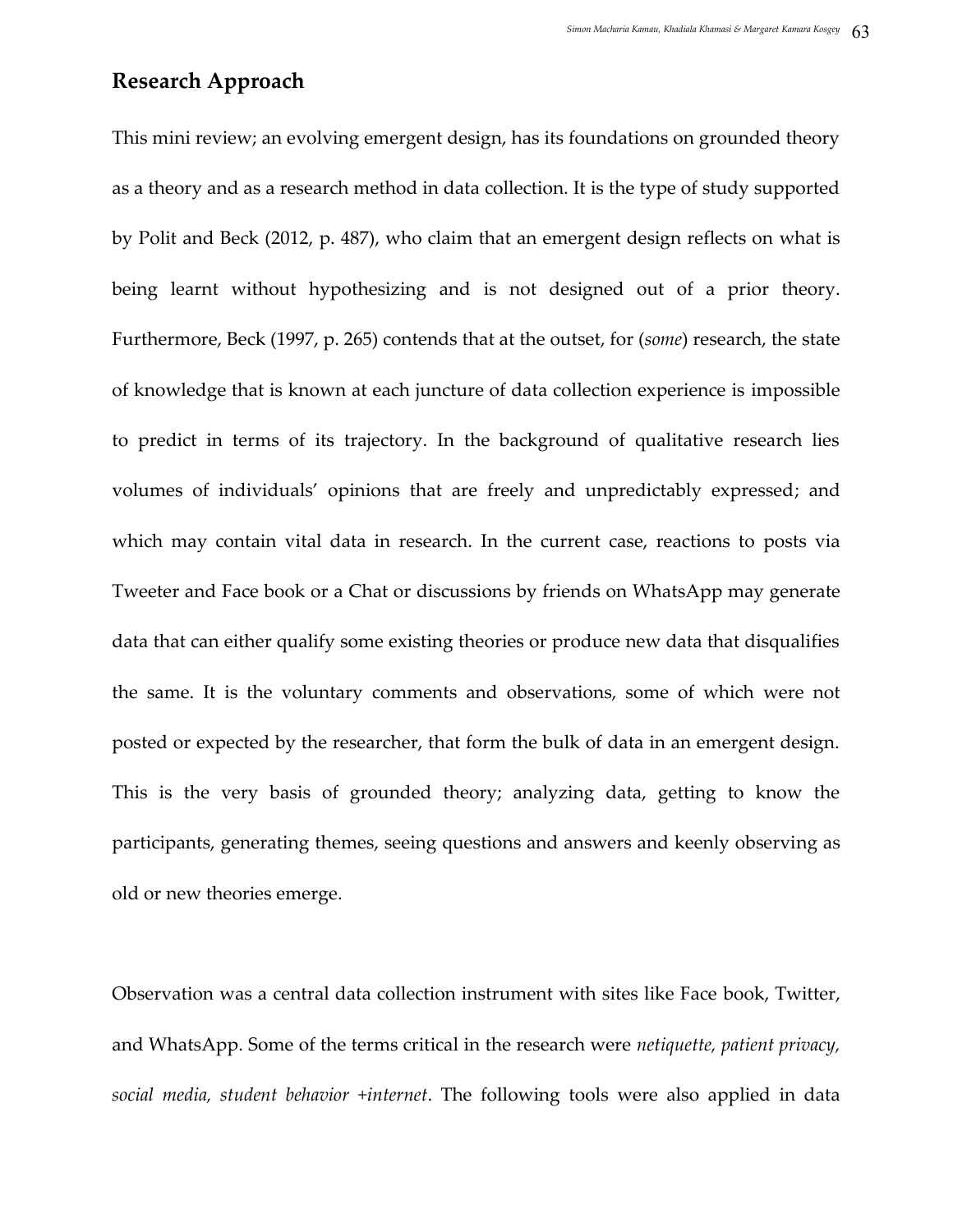collection: observation of response to some slightly adapted coursework materials in Human Technology Interface, keeping a tab on three subscription social networking groups' sites and postings on social media: Twitter, Face book, Google+, YouTube, Instagram, Pinterest, LinkedIn and blogs. Popular social media was searched for terms and conditions for users and providers. Search on institutional policies on information technology was also done. The greatest resources were high volume platforms with possible youthful users. Regular referrals to links and hints as offered by those who got interested in posts relevant to the study were done at intervals. After visits on students' favorite sites and applications on social media, relevant data was analyzed and a draft produced. The original draft was then posted in the library notice-board in the School of Health Sciences, University of Kabianga for about four months. Substantial feedback including direct quotes was received from students in the Nursing Sciences, Environmental Health, Information Technology and Clinical Medicine disciplines. No attempt was however made to analyze for content.

#### **Concepts in social media**

According to Lenhart and Madden (2007), in the Pew Internet American Life Project study on social networking and teens, a social networking site is viewed as an online location where a user can create a profile and build a personal network that connects him or her to other users. It allows people with similar interests, profiles or other commonalities, to share ideas and get connected. The website knows the user's personal details like friends, likes and connections. A lot of reports have shown that social media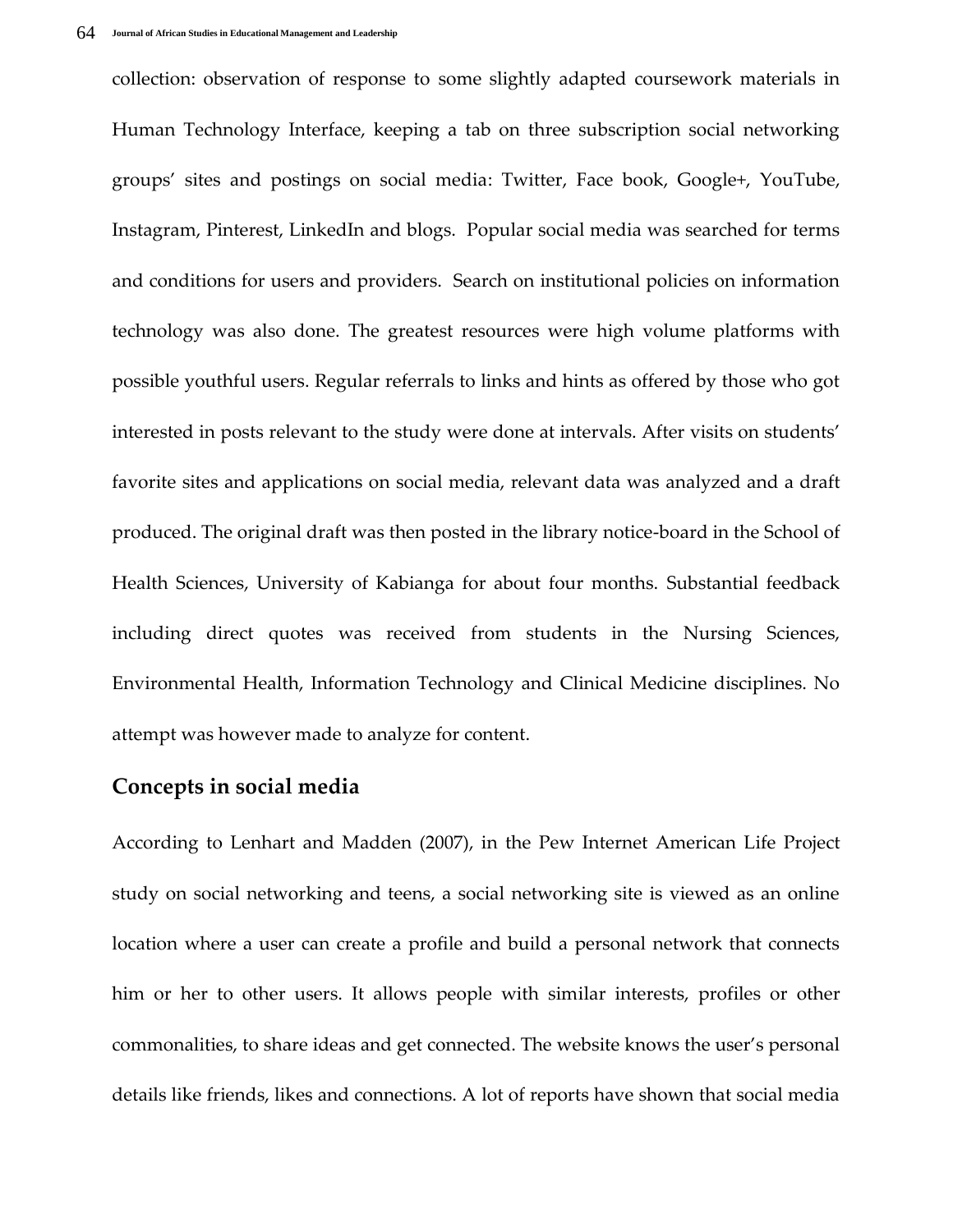which includes message boards, blogs, microblogs and social networking sites tends to break down the walls of client-provider communication, improve access to information and provide a new channel for peer-to-peer communication among colleagues, consumers and family members. It also helps providers develop meaningful relationships that provide emotional support for people undergoing difficult situations in life, establish communities with similar interests, and empowers participants to achieve their objectives with online peer support. There are reports that have identified best practices recommendations for implementing wide-spread use of social media within the healthcare industry (Fierce Health, 2013). Currently, it is trendy that one connects with colleagues and gets updates about all their class work through a fan page. Many institutions (including most universities), organizations and interest groups make social media communities with social media links. Many provide links to a Facebook fan page to get frequently updated polls, photos and, links to news, and discussion issues and also get to view posts and answer questions, write blogs, feeds and connect with others. The Twitter facility especially, has a better utility value in getting up-tothe-minute information about a fast developing topic of interest.

Netiquette is the correct way of using the internet. It governs what conduct is socially acceptable in an online or digital situation (Wikipedia). Though there might be variation between what is considered acceptable behavior in various professional environments, this review focused on the generic aspects as well as what concerns the health sciences.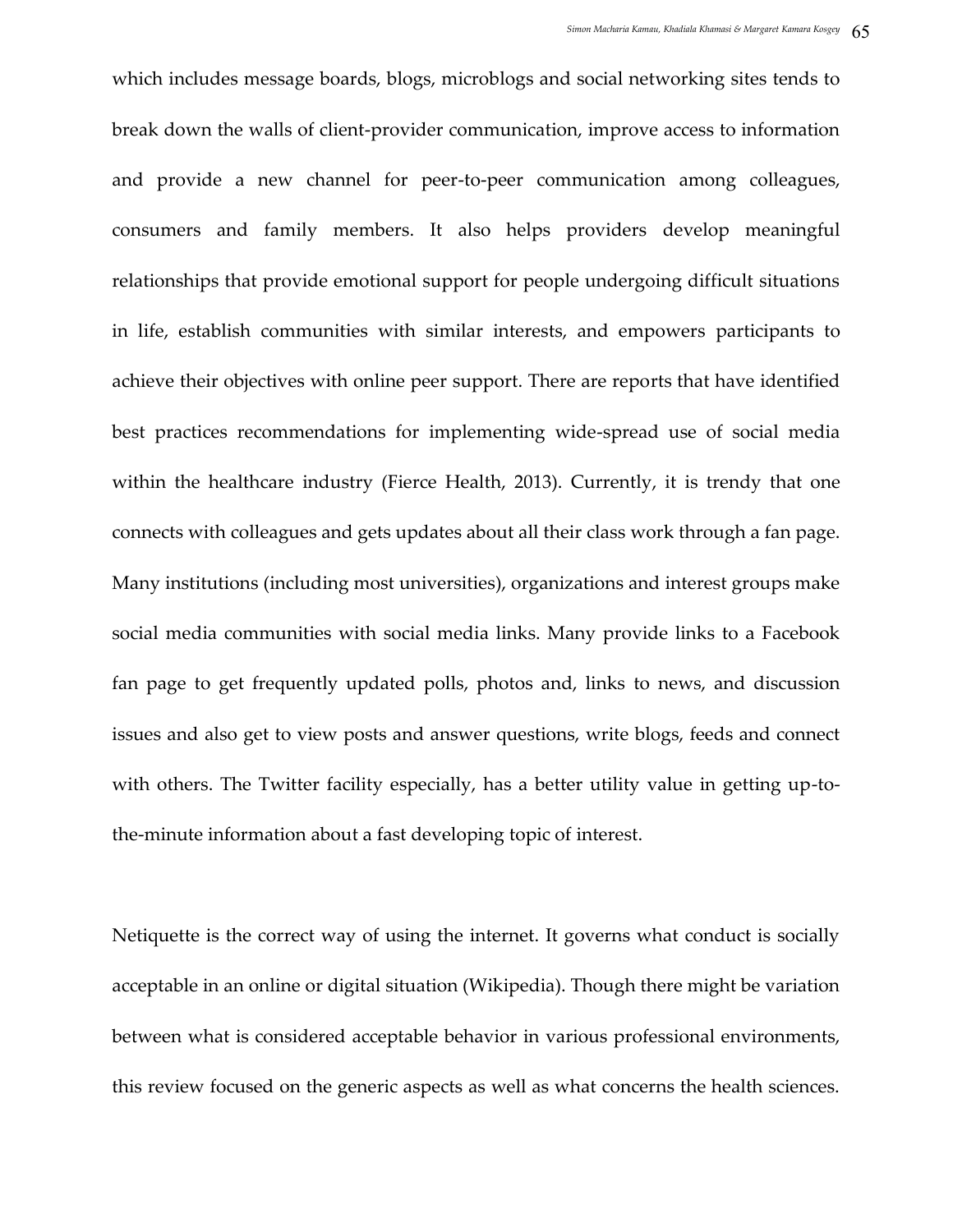Our take was that students were learning social etiquette from social internet use. The assumption was that they also have learnt to switch their thinking and behavior as users of the internet and as health professionals when dealing with patients' confidentiality. Face book as a social utility connects people with friends and others who work, study and live around them [\(www.facebook.com/about.php\)](http://www.facebook.com/about.php), enabling them to upload photos, share links and videos, and allow people to learn more about the people they connect with. In Face book, people *poke* each other through Wall: a forum for friends to post comments or insights about each other. Basically, **tag** is a special type of link to someone's timeline on social media where anyone can add a link to a story and *anyone*, even potential foe, can tag another in anything while Links are paths of references to a page or timeline on social media [\(https://www.facebook.com/full\\_data\\_use\\_policy\)](https://www.facebook.com/full_data_use_policy). By the time one manages to block such people (some people are unaware or may not bother) they might have siphoned so much of your personal information.

#### **Security while online**

Basically, electronic dependency is well illustrated by widespread use of devices like Smartphone, Tablet, Thumb drive, iPad or a laptop, with each device serving a different or complementary purpose. One respondent explained it thus: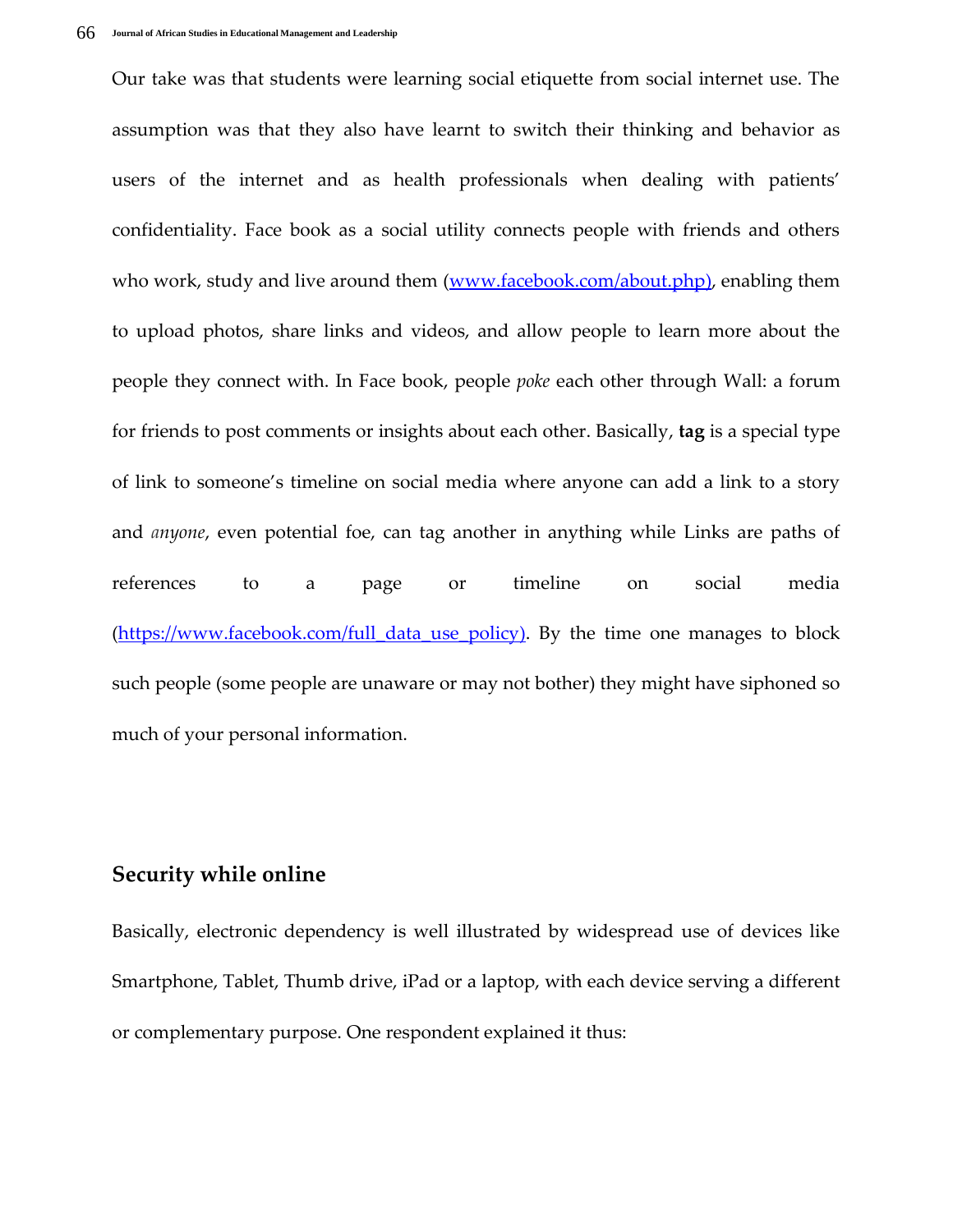*In case one was stolen or lost, I'm losing just the physical hardware. My data is on my office desktop and backed up to a local hard drive and to the cloud, using Carbonite or Degoo.*

For the sake of such security, synchronizing of data becomes necessary leading to a host of security risks [\(www.colwiz.com\)](http://www.colwiz.com/). Even well-meaning computer users can be their worst enemies because they fail to follow basic safety principles like; not using firewall where necessary, not updating antivirus, and not using a strong password/user's identity or user name or changing it regularly or take safety precautions like locking devices from unauthorized access while connected to a network domain or even reinforcing security by pressing a quick *Windows logo key +L* on the keyboard. Serious things can also happen by failing to log out because a determined hacker could access the information on your computer/mobile device if it was left unattended, or if one was negligently sharing files. One also needs to beware rogue applications (apps) on Internet. Some sites and apps that use instant personalization will have partnered with social media sites and might be able to receive your User ID and friends list when you visit them. For instance Xperia, Wordpress through Face book will receive information regarding your public profile, friends list, website, email address, groups and photos. Observing safety thus becomes individuals' responsibility though apparently majority of students hardly take such precautions or they are unaware of this fact. In keeping touch with colleagues they share information that is later distributed in such circumstances. It is clear therefore that available options are few as noted by Gitau (2013). Though Hotline gives young people the anonymity or guaranteed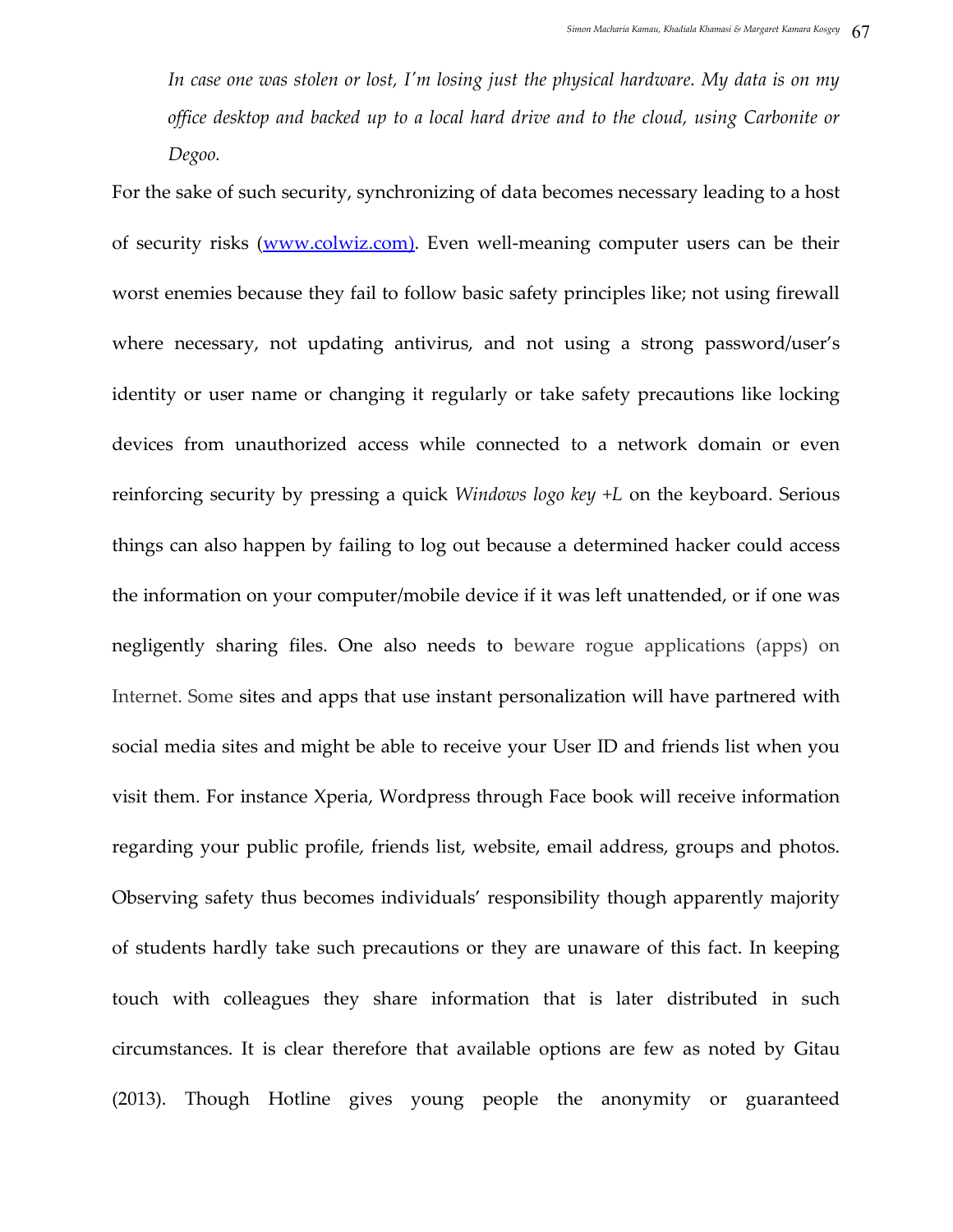confidentiality that most of them need (even though a referral tracking mechanism exists to follow up those linked to establish service utilization), in order to discuss otherwise embarrassing and or difficult topics, one needs to be just careful.

## **Challenges and Issues of integrity**

A major vice in social media use revolves around integrity. One Catherine Mbau, a Counselling Psychologist with Arise Counselling Services Nairobi, was quoted in *EveWoman,* Standard, Saturday 15<sup>th</sup> March, 2014, saying that the cyber bullies know what to say, how to say it; so that it has the right impact. In the report accompanying this, a number of Kenyan women celebrities had been targeted using the vilest of words. It usually started with a friend warning you that there is something about you that is trending online, and you go out to check the virtual environment, only to discover that you are 'faced with a barrage of vitriol online'. Sometimes social media goes crazy over trivial or sensational issues that go viral. The term 'go viral' is used for a rapidly spreading Internet message. More and more people go for something trending out of curiosity. The same scenario can be possible in discrediting individuals in the practice of medicine or in student relationships like during students' council elections. Though tracking can mean possibilities for identity in theft, co-locate view "snooping", view updating (even distorting) postings, block automated annotations or amended feedbacks to the subscriber, the damage is already done and blackmailers may use the same information for extortion( Gunther, 2011). More damage comes when individuals ignore warning alerts from service providers, or when hackers claim the role of service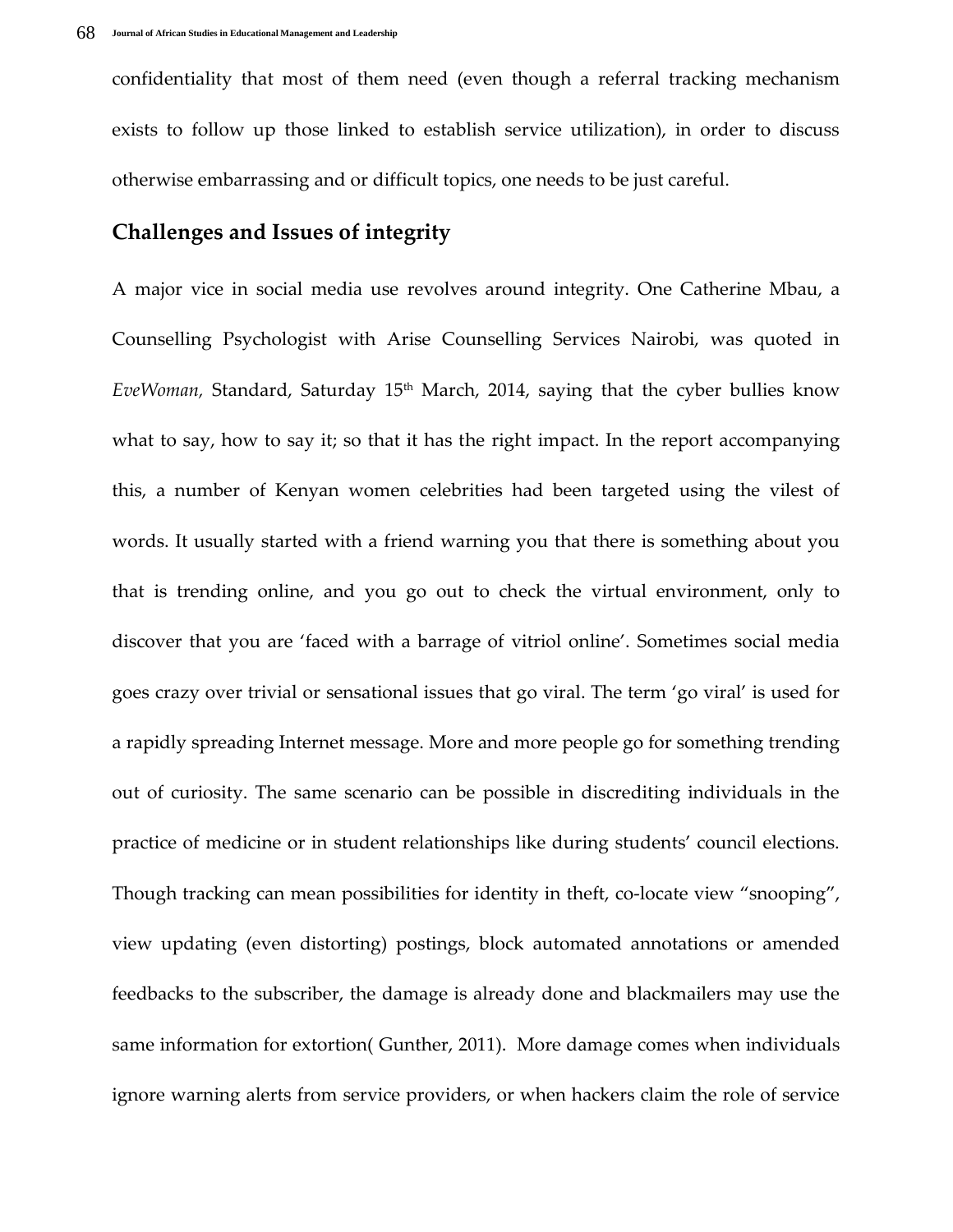providers. This warning message (details disguised for privacy reasons) was sent to an FB subscriber:

*We detected a login into your account from unrecognized device on Tuesday May13 at 9.25pm. Operating system; Windows 7. Browser IE, Location Nairobi, 110, KE ( IP this and that number). Note: Location is based on internet service provider…If this wasn't you please secure your account as someone may be accessing it. From the FB security team.*

They further caution against responding to requests to provide login information through email. Such are the issues that are either blushed aside by students or the students live in ignorance of them. Over-trusting technology does not therefore guarantee information being received as it was originally posted. To try and counteract challenges; the Kenya Government on 24<sup>th</sup> June, 2014 launched a Cyber-Security Coordination Centre to deal with escalating cyber-crime. The situation does not however seem to change things much for new tricks keep emerging (Gunther, 2008).

#### **Peer Pressure**

In the research findings, many students admitted that they find more fulfillment in reading and sending hundreds of trivial and utterly dispensable messages; even from those they see frequently in F2F (face-to-face) situations, chatting or tweeting back an FOAF [friend-of-a-friend] or virtual friends site etc. Social networking sites worked because for them, especially, it is important to be visible, since there is a considerable social and peer pressure for youth to be present and to have a 'positive' reputation on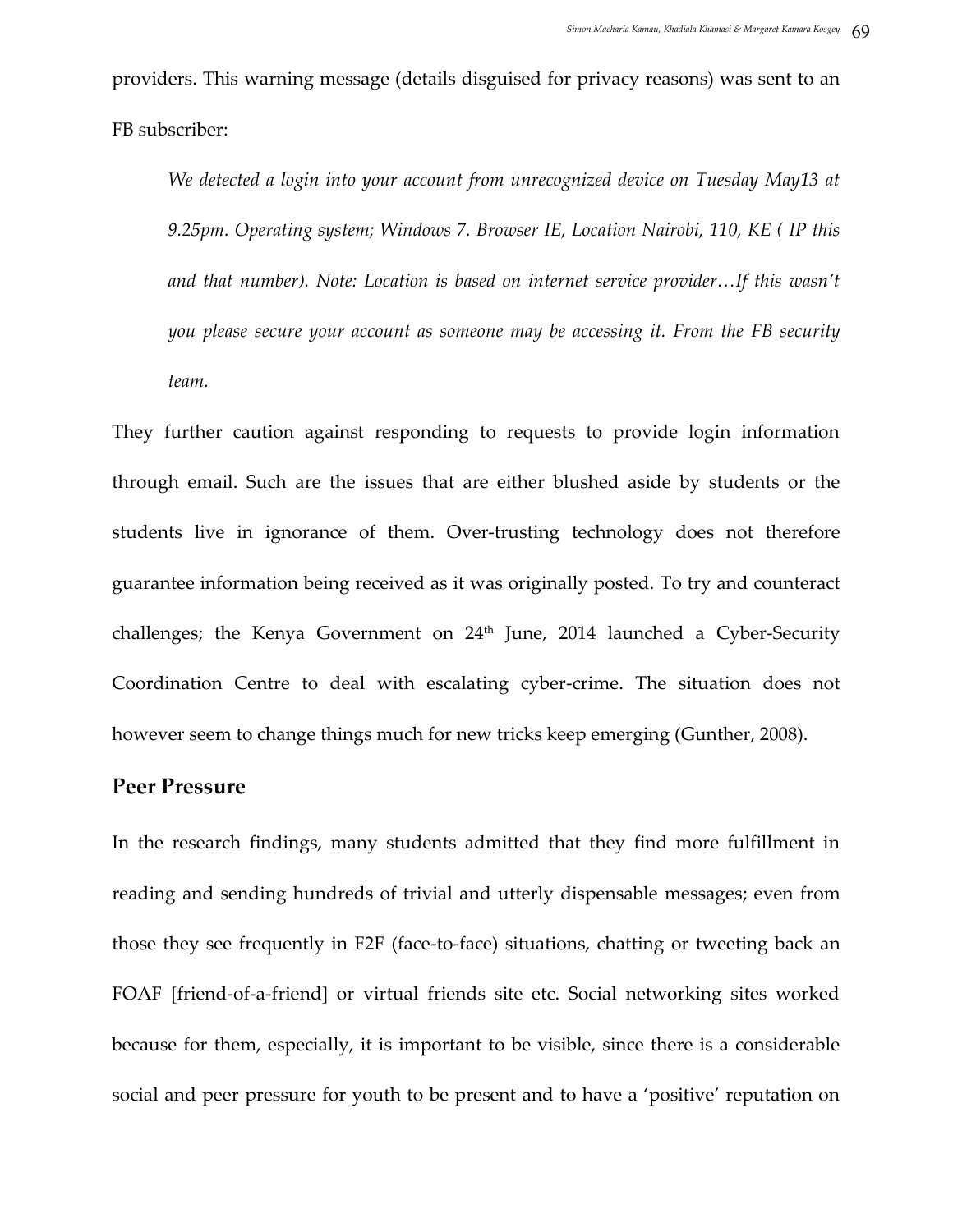such sites. Some students shared how they engage "war story" competitions to prove how they are this or that and to exonerate themselves from this and that allegation. One seasoned user was convinced that, 'Battles can be won or lost on social media'. They would also share hints on how to get away with certain behaviors. How intimate these forums can actually get is another issue altogether. In a case of rating by exploring serious engagements in 'sharing stuff', one youth poked another *'… you got 5000 friends, how many inbox have you ever read from one of them?.....is FB just for adding new friends so that you can be a celebrity, is socializing all there is to it?'* Alongside such an insight there is more to the social exchange on media than the necessity to communicate constructive views, opinions and ideas.

According to the students, young people regularly use social media to network, communicate or just to have fun. Social media and Internet for that matter make the knowledge of the world available to all and consequently deprives the teachers of their competitive advantage over their students; kind of eroding their authority. It has its fair share of negatives including trending *hate speech* as was witnessed during the postelection violence in Kenya in 2008 due to divergent political dispensation.

Fun and entertainment and the cheer pursuit of hobbies were actually cited as carrying the bulk of social media focus among the students. This scenario is equivalent to what is presented in the world of soccer. For instance, 35.6 million real time Tweets were recorded during the telecast Semi-final 2014 FIFA World Cup match between Brazil and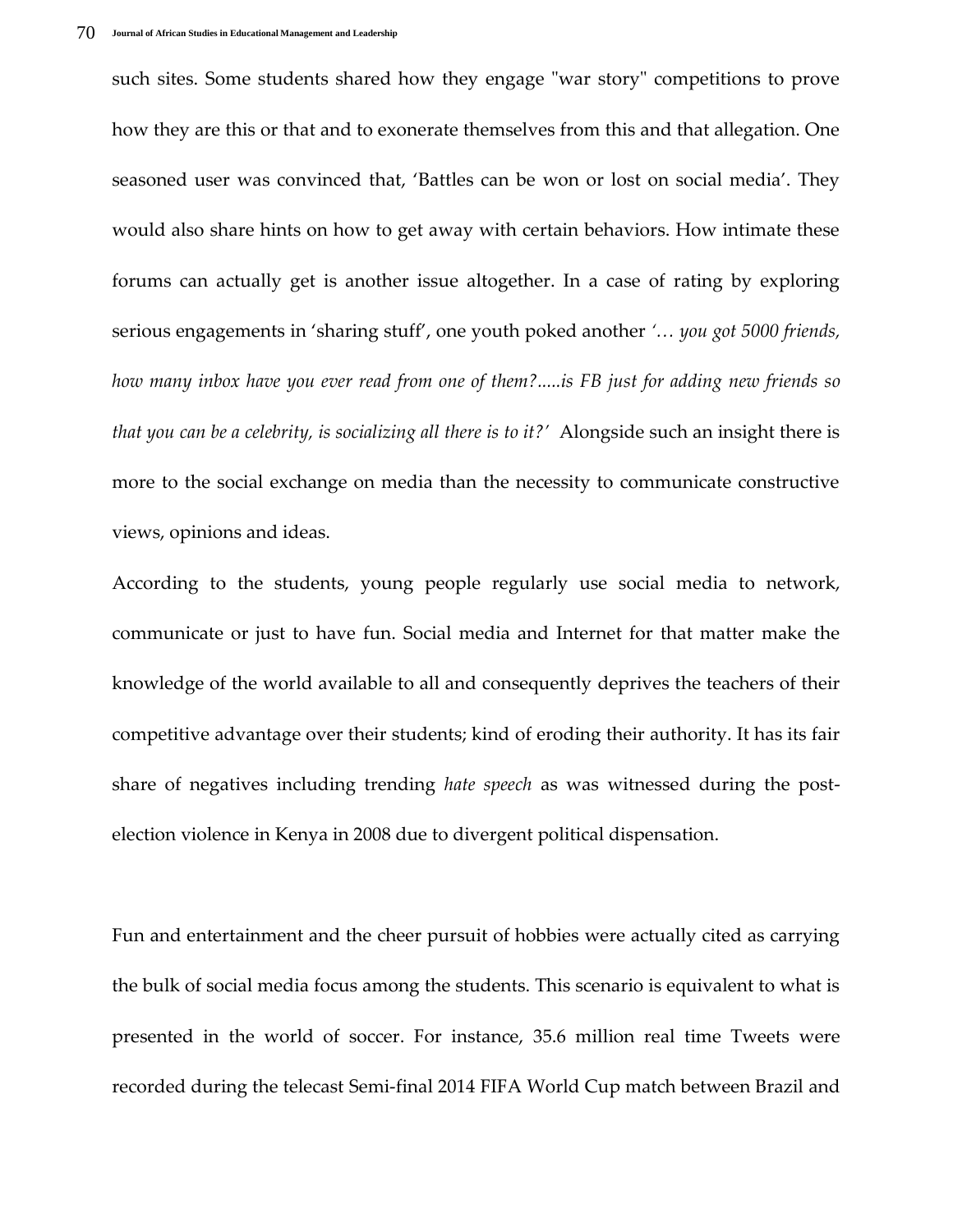Germany (results Germany 7: Brazil 1) making it the most-talked-about, most-discussed single sport ever on the social network (CBSNEWS,  $07.00HRS$ ,  $9<sup>th</sup>$  July, 2014). Though viewed as trivial, during such seasons students may take lots of time betting, jeering the failure of opponents or cheering in jubilation on success of a team of their choice. During such moments, academics or medical practice exchange gets obscured. During academic endeavor, the same scenario is presented in medical studies. It was revealed that it was possible to share PubMed results via social media. One advertisement from Health Sciences Library ran thus: '...find a study you want to share on Twitter, Face book or *Google+? Use PubMed's new social media sharing links! Simply search, find a result worth a share, then look for the sharing links below the abstract'*. In such a case, for the entrepreneur minded, participation is meant for entrepreneurship; it's to "market" oneself. Others are for financial gains where users engage in gambling or accumulating some bonus of a kind [\(hsl.socialmedia@ucdenver.edu\)](mailto:hsl.socialmedia@ucdenver.edu).

#### **Privacy Issues, Likes and Dislikes on Social Media**

Some FB default settings last revised on November 15<sup>th</sup>, 2013 and available at [https://www.facebook.com/fulldatause\\_policy,](https://www.facebook.com/fulldatause_policy) thanks to the new "Graphic app", reveal that any person on Facebook anywhere in the world can see a profiler's 'photos', 'likes' and "comments". The policy says in part that, '...will be accessible to anyone who uses our APIs such as our Graph API' [\(https://developers.facebook.com/docs/graph-api/\)](https://developers.facebook.com/docs/graph-api/). Actually, API allows for unrestricted public access. Sources from Google Cloud platform indicate that even Cloud Storage can be accessed with a simple API, and one is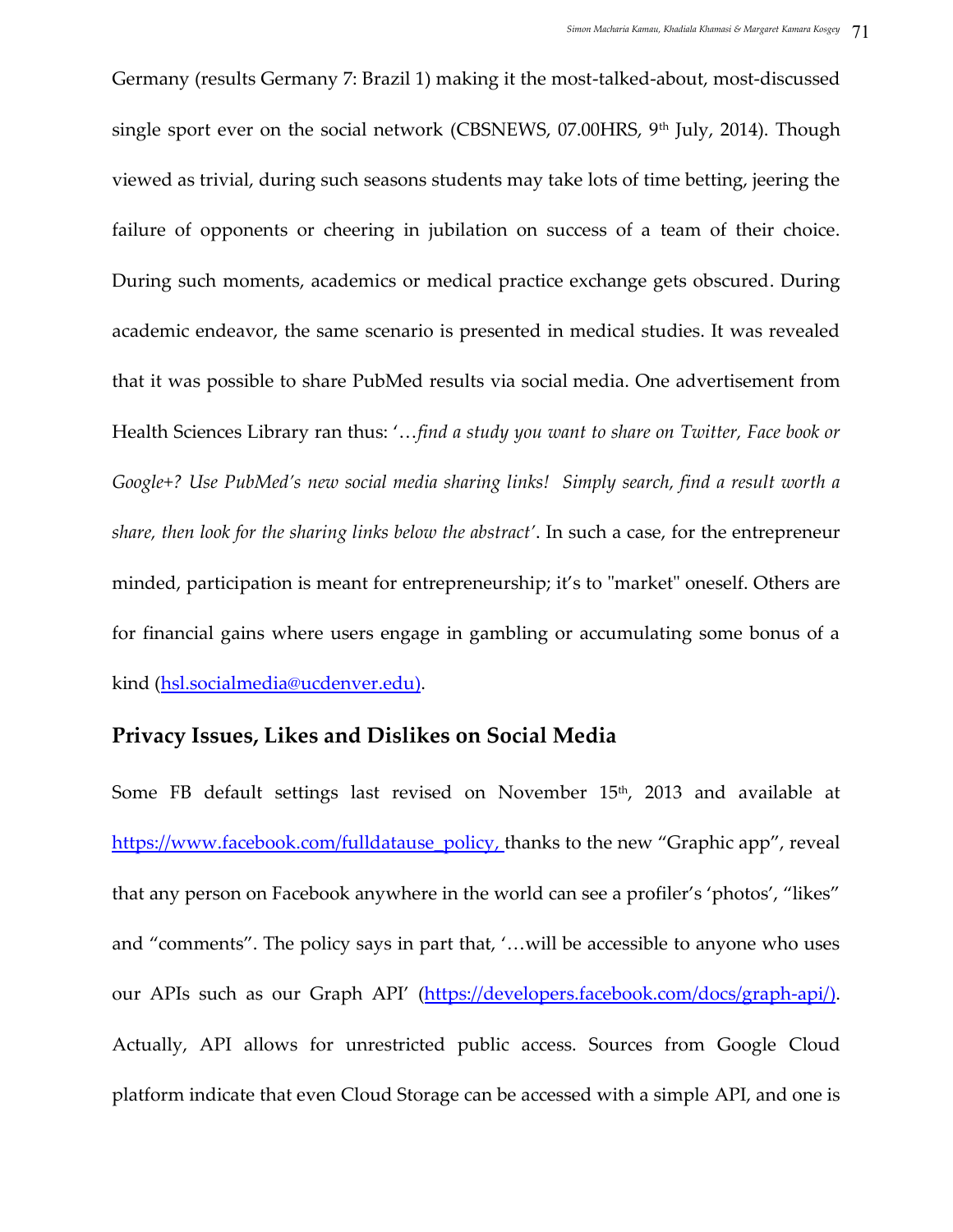advised to add advanced features for some flexibility and power regarding what one would wish to expose or not [\(https://cloud.google.com/products/cloud-storage/\)](https://cloud.google.com/products/cloud-storage/). Therefore, knowledge of such advanced features is crucial in the effective use of such sites.

For confidential information, privacy that is provided by advanced security is also not secure enough to guarantee privacy. For example, an advertisement by [www.proxymonster.us](http://www.proxymonster.us/) runs; 'You ca n unblock popular social networking sites such as MySpace, Bebo, Face book, YouTube, Orkut, Friendster and many other sites'. Posts like'Feel free to browse 24/7 and don't forget to tell your friends!' are common phenomena in social sites and many of the users tend to take the literal implications of such adverts with little insight into the repercussions. This was what one profiler selfupdated recently. 'My total profile views today: 132. Male Viewers 62, Female Viewers 70'. Apparently amazed, she went on to write, 'I can't believe that you can see who viewed your Profile! One can only guess what else she might have shared in ignorance of the existing connections. However, for others, wide use and knowledge will lead them to adverts like one available at <u>www.makebestout.pw</u> that runs thus, 'To See Who Visit Your Profile...'that obviously empowers the user about the openness of communication channels.

Even in sites believed to be private, where profile owners may feel their audience are not public, the scenario does not change much. Given the large number of such profiler's friends/users who in-turn have other friends, this notion of privacy too is just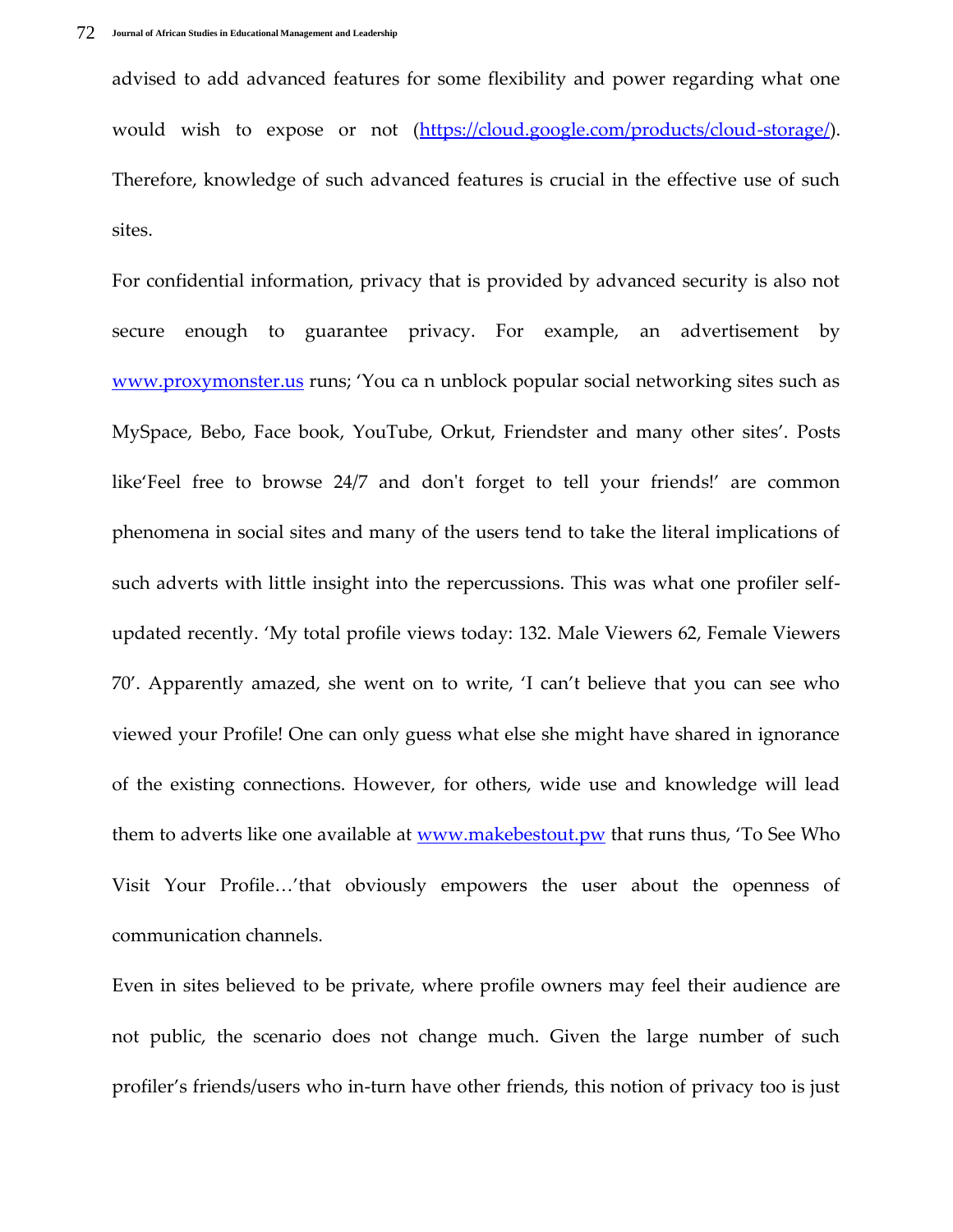contextual. Still, there are the Page Administrators who may have access to insights data. Once someone is in a Group, *anyone* in that Group can add one to another subgroup (as invitee). One student confidentially expressed how it was possible to use tools like Jing, join-me which are free programs to record your screen and transmit a 'live' screen to someone waiting for it on the other side. The effect can be exponential and fatal. This is this kind of scenario that makes medical school students vulnerable regarding ethics in medicine because they assume conversations are private while in actual facts they are shouting out to the world.

For clients whom we serve in the various disciplines, their privacy in the media is not contextual; it is concrete, unyielding and unforgiving. If one posts something about a client (or about anything else) using a social media plug-in and one does not see a sharing icon, one should assume that the story is public. Positively, Clicking on *like* tab to a post might literally just mean anything from then onwards but generally what keeps the algorithm of social media alive and going is when you keep tab: like, comment or share. It increases the chance of it posting back (newsfeed) to you. Google+ offered a privacy tip that read as follows: *Protect your info. Remove your email signature before you reply* to a post on social media. As Mitrano (2006) asserts, as long as *one* goes on social media, it is to be assumed therefore that *one* chooses to represent themselves publicly and that *one* has absolutely no expectation of privacy. Indeed, BBC in the episode *World Have Your Say* has been running this agenda 'Should people have the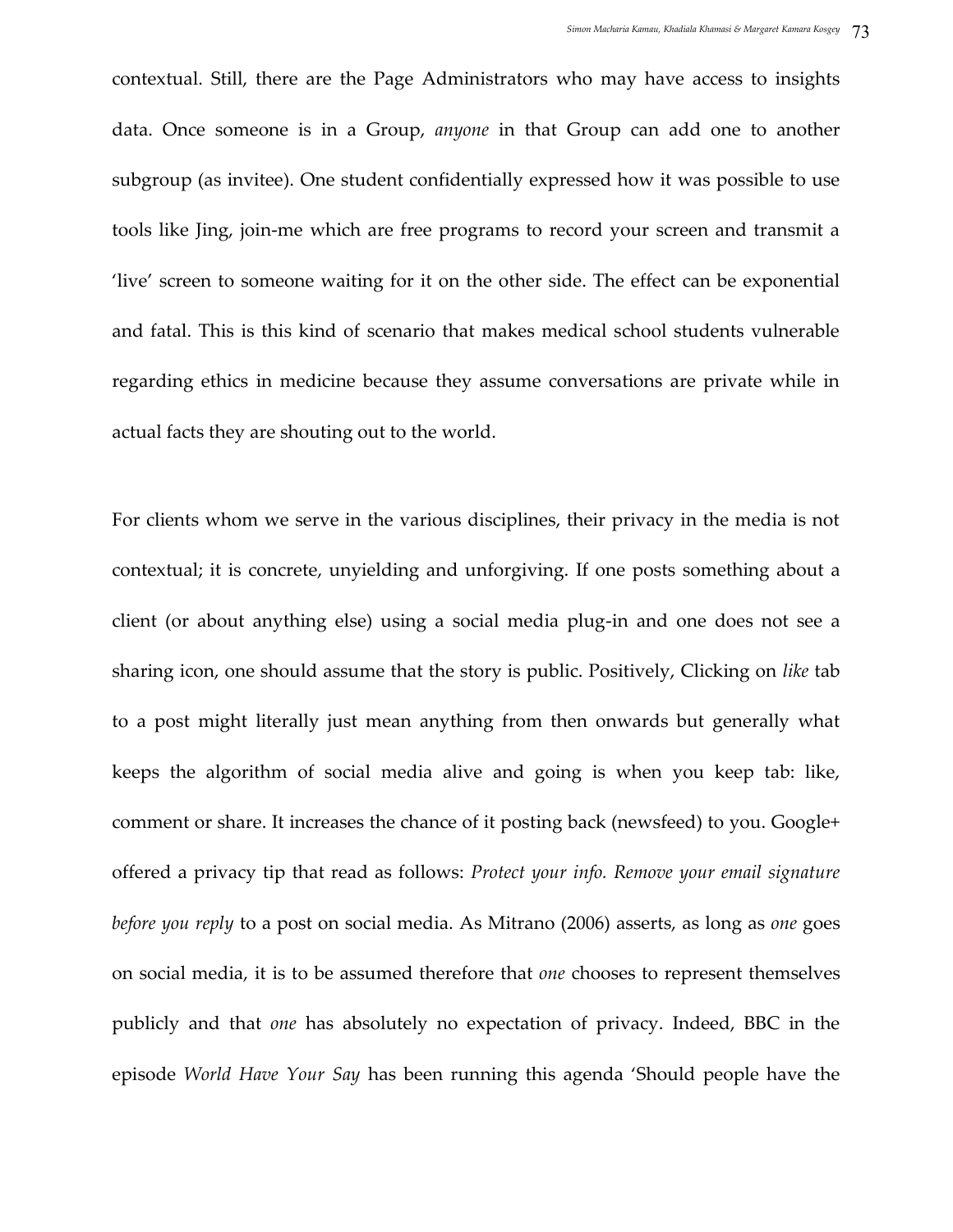right to delete online material about them?(Tue May 13, 2014 17.06 GMT[.www.bbc.co.uk/programmes/p01z0wn6\)](http://www.bbc.co.uk/programmes/p01z0wn6).

#### **Health Sciences Students' Views**

It was clear from the students' comments that social media is both convenient and compelling but medical educators had not informed students that posting patient's information may lead to serious, unintended, and irreversible long term consequences that may infringe on professional ethics in the medical field by posting of content that may violate a patient's privacy. This is unique to the fields of health care professionals, whose roles and their attendant responsibilities continue beyond the end of a shift or training session for that matter. Students were not aware of gross violations in their social media use and netiquette that might lead to dismissal from training, or later affect one's licensure and practice in the country or elsewhere as observed by Gunther (2008). Netiquette audit trail has become a reality among some potential employers where a human resource person on the hiring committee might decide to look you up on the Internet and find what they might consider 'inappropriate posting' to discredit a candidate in an interview.

#### **Medical Ethics and Social media**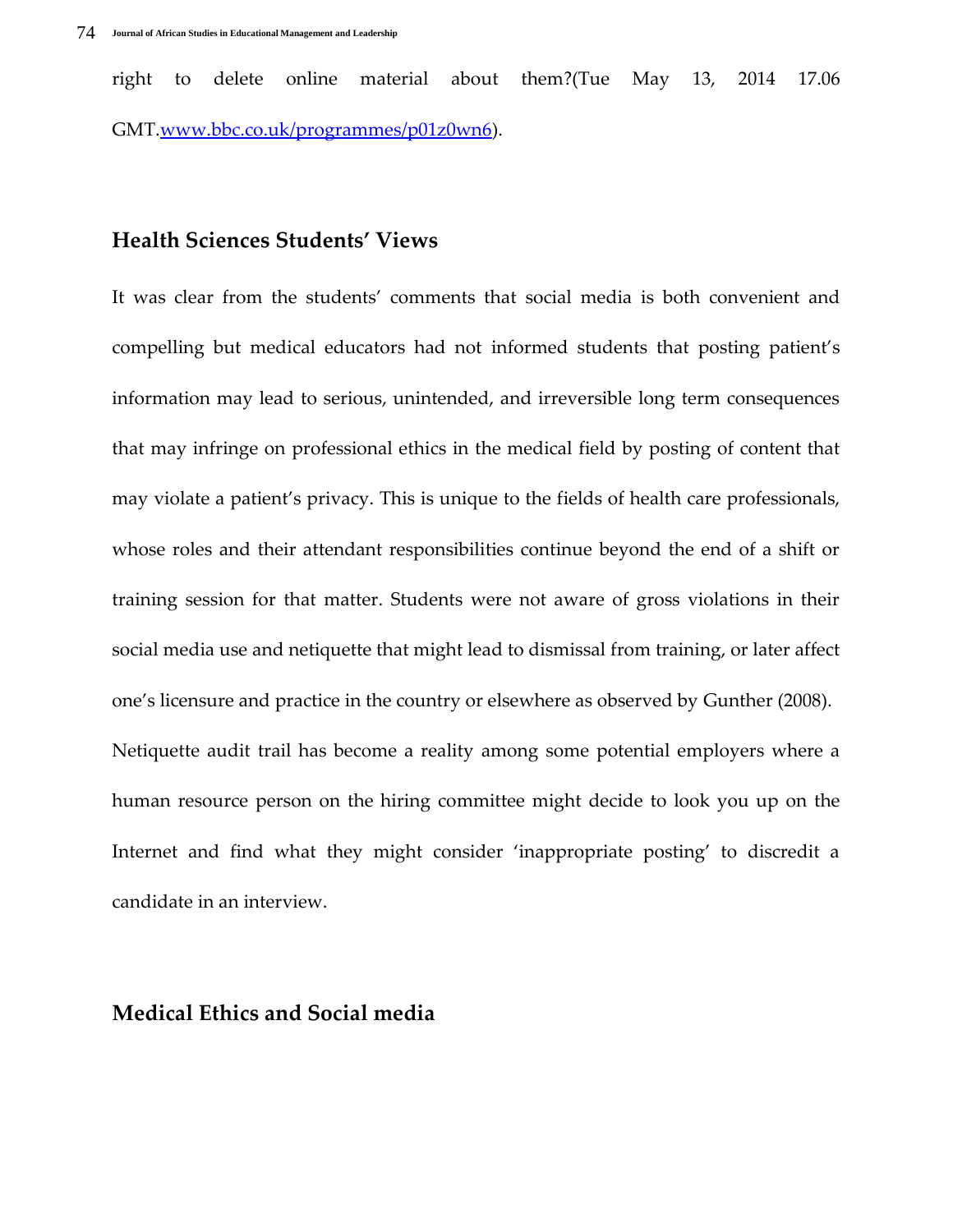In real life situations, issues of health happen to be very personal and highly confidential in the medical practice. Certain situations leave medical staff at crossroads where a patient (or a client for that matter) might wrongly believe that a mistake had been made because they themselves misinterpreted their data, only to retract and begin clarifying the meaning and contents later. Interestingly, according to Goldman (1999) a patient has the right to control information about self, even after divulging it to others and no one should divulge protected health information. This poses challenges to potential medics because one has no control of what others do or say in instinctive response to situations. Think about this: - how can you protect a patient's privacy when they themselves posted or shared their information through social media? There is an ethical requirement to educate patients on the need to protect their own information (Freedman *et al.,* 2009; Lucila, 2013). This is what a few students expressed:

*It is hard when families feel attached to you and want to keep you updated (via social media off course) on the patients progress and in turn you are curious as to how they are doing.*

*I worked with cancer patients for a few months and you develop such an attachment to the kids and families that it is hard to not want to stay in touch and updated'*.

*Hospitals need to have rules against "friending" patients through social media or posting status updates with any type of identifying factors.*

*I have issues with staff contacting patients in social media. That seems to be breaking a professional confidence. Also probably depends on who made the first contact.*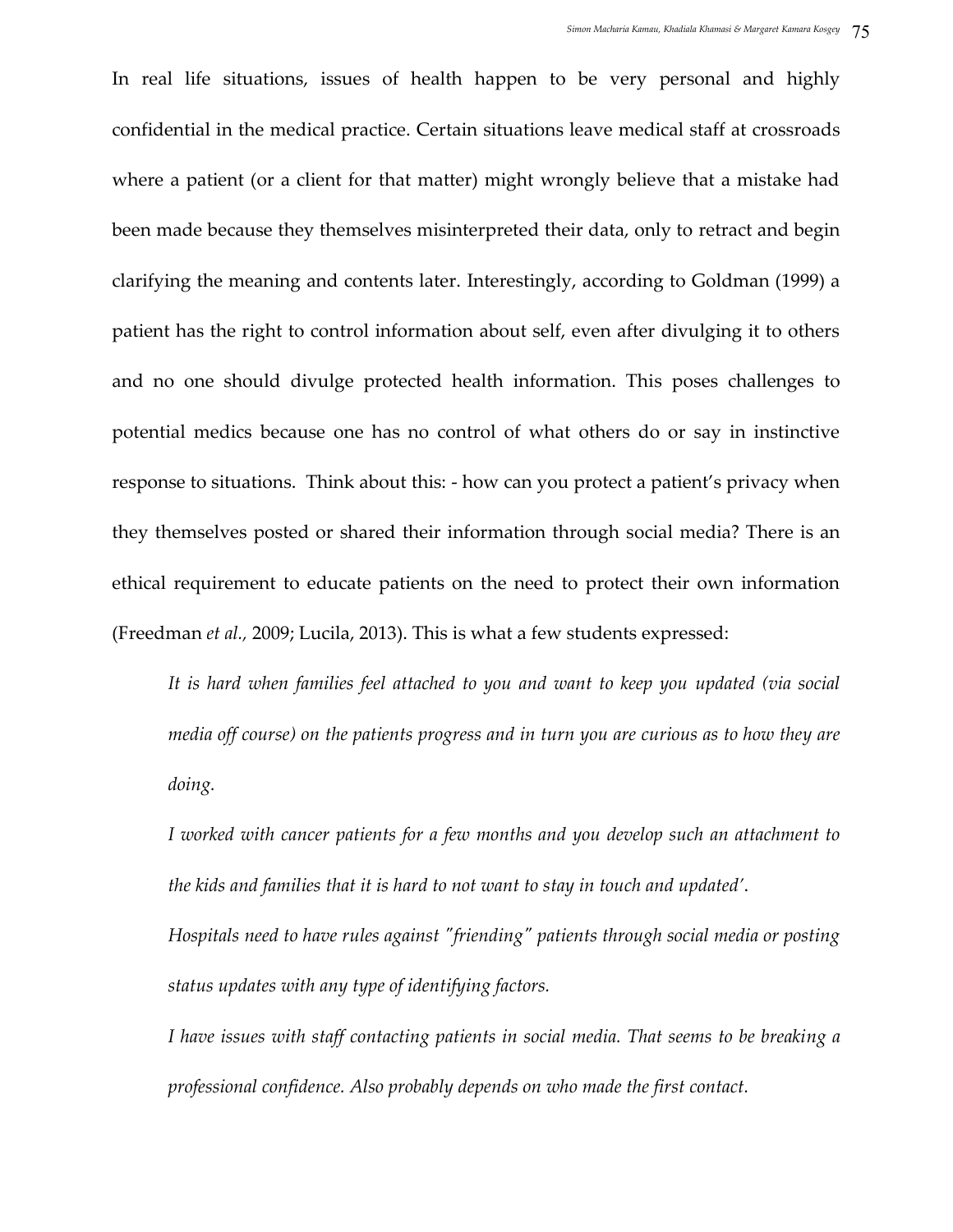This expresses the helplessness of students in medical practice where one has to balance between professionalism and the humane response to patients and afflicted families' distress calls that will obviously expose details of patients' illnesses. On a lighter note, one's own privacy as well as that of the patient ought to be more or less your concern too. One has to be careful about what identity they create for themselves online, how they represent others, and at the very least, be sure that they take their feelings into account. No one is too small and low profiled, to escape the attention of the 'bad guys' who run cyber-attacks. They can use your posting to attack your patient, organization, institution or family. Their unfortunate victims are unaware until it is too late.

#### **Conclusion**

This review article impresses upon students that online social networking sites are, in essence, broad communities with a public audience. Information that one may have posted or disclosed on the Internet often is ephemeral; enjoyed only for a short time. However, it would be good to be aware of the fact that the web is invincible, it is impossible to ignore the effects of social media on communication as identity is often permanently archived and might remain accessible long-term to others as Skiba( 2007) puts it: 'It would be good to familiarize oneself with professional/ethical considerations as well as ethics/privacy/confidentiality laws as applied in Laws of Kenya or elsewhere like the National ICT Policy 2005, the Kenya Communications Act 1998; the Kenya Communications Regulations 2001, Kenya Communications Amendment Act (KCAA 2009), just as the US has the HITECH Act 2009.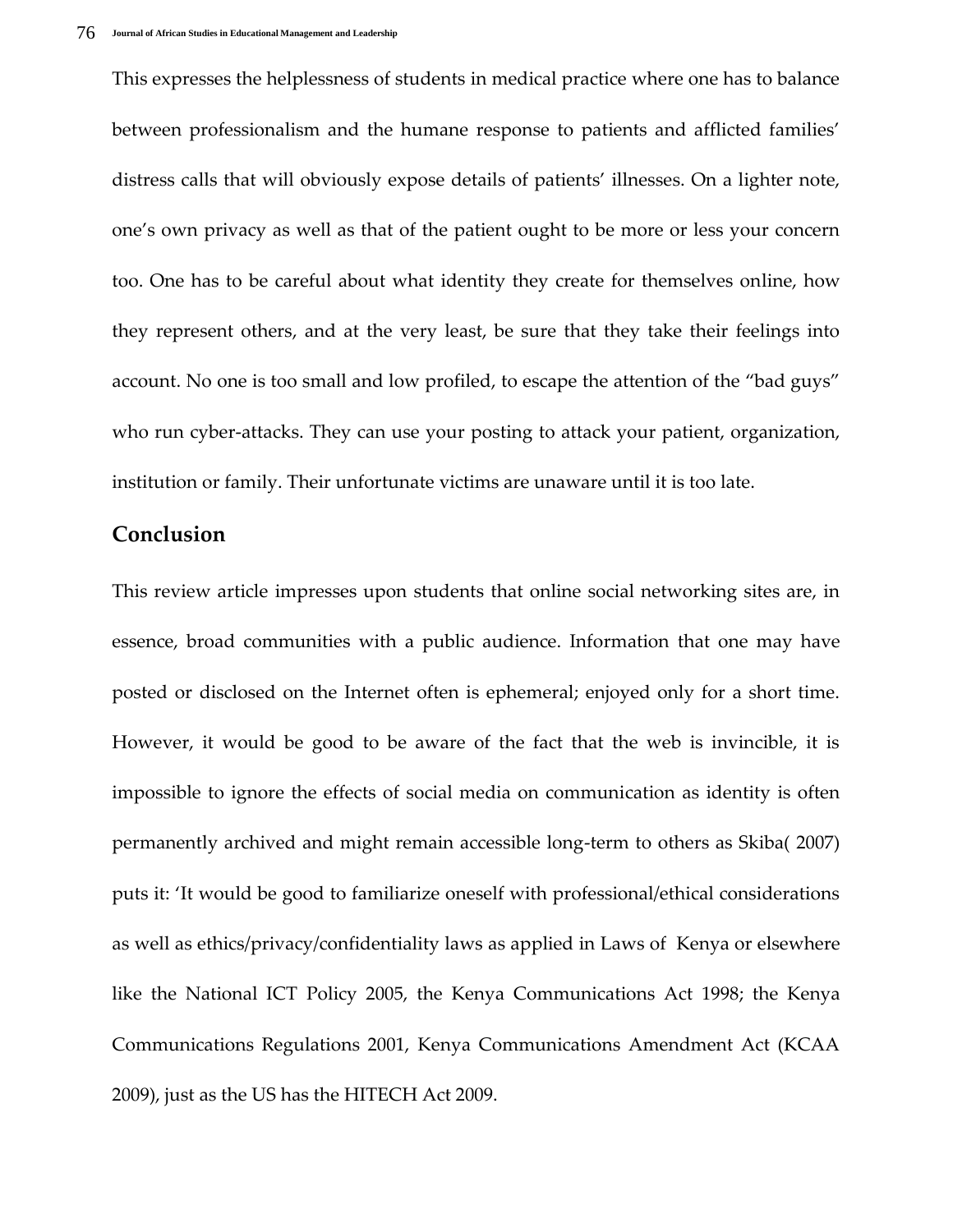The Kenya Information Communication Act 2012 criminalizes publishing of obscene information about a person. It would be good to know what constitutes sharing information in good faith and in which contexts. The rules governing the legal responsibilities of users and related policies and guidelines will demand caution to avoid bleach of confidentiality (Murungi, 2013). Even if consent was obtained by patients and clients or social media users, documentation may still not be legally defensible as practice like photo editing has been used to de-identify the patients through face blocking. Therefore, legal and ethical considerations in online portrayals ought to be prioritized (Freedman et al, 2009; Alana 2013) and protecting patients through good data security practice be a must [\(www.healthit.gov\)](http://www.healthit.gov/).

Penalties regarding malpractice can lead to investigation of reports of inappropriate disclosures on social media and if allegations are found to be true, victims can face reprimands, sanctions, fines, or temporary or permanent loss of their medical license (Logacho, 2014). Morals in such cases should be a guiding factor as one needs to think of the physical space in presentation and interpretation of the posts one makes as put by Mitrano (2006*),'don't say anything about someone else that you would not want said about yourself'.* Ones' health is private and a medic needs to understand that and limit sharing medical details of patients via the media. As many students' comments alluded, students of medicine need to be loyal, and uphold integrity as put by Shea, (1997) who also claims: *'when someone makes a mistake, be kind about it. If it's a minor error, you may not*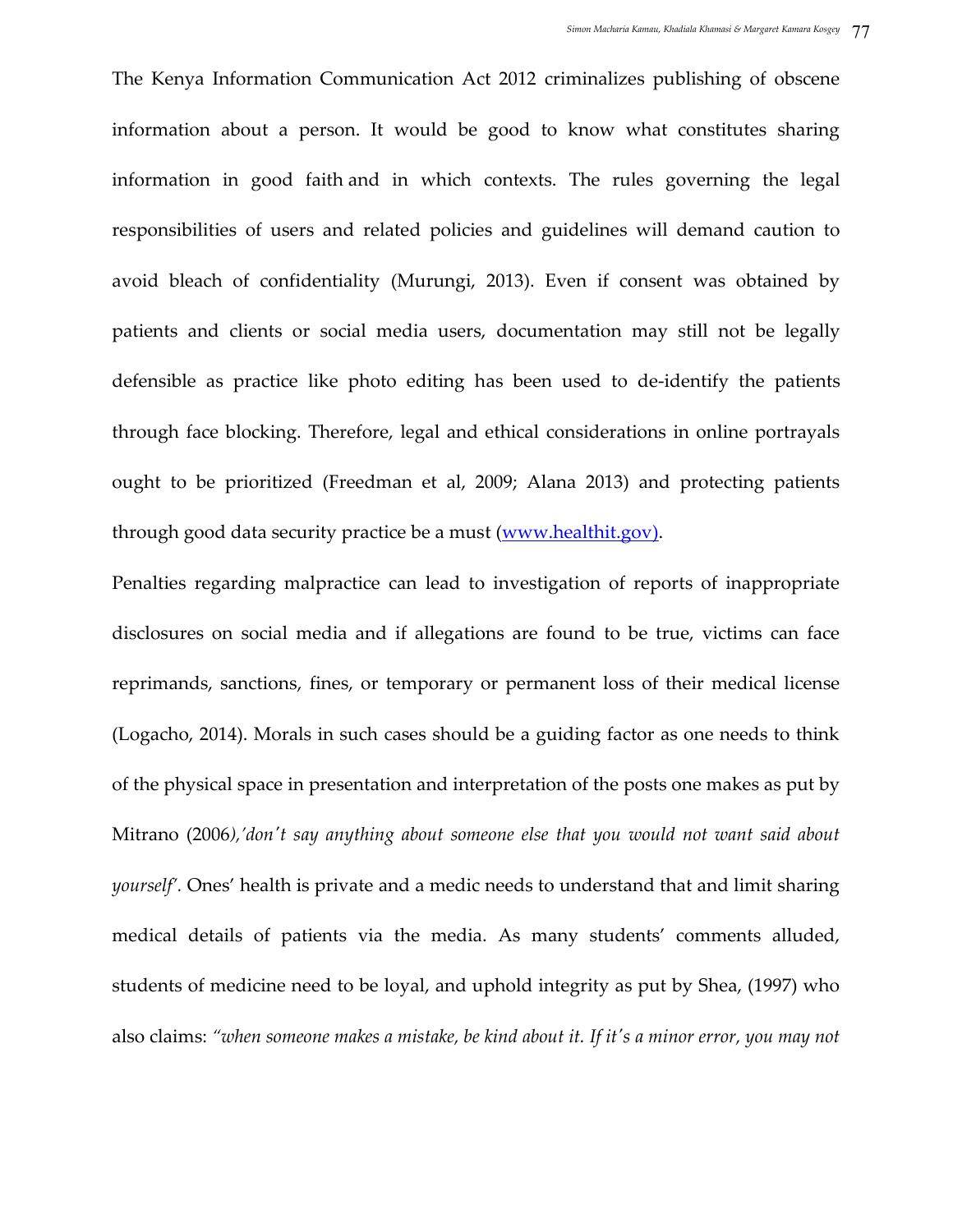*need to say anything. Even if you feel strongly about it, think twice before reacting. Moreover, having good manners yourself doesn't give you license to correct everyone else*.

Guidelines on internet safety are a must read to enhance practice [\(www.healthit.gov;](http://www.healthit.gov/) [http://csrc.nist.gov/publications/\)](http://csrc.nist.gov/publications/). There is need to think of long term repercussions of social media use.

### **Recommendations**

There is need for review and development of national, university and institutional policies on social media to identify best practices since social media research is a vast field with a lot of emerging issues that constantly point to gaps in current knowledge. A similar review addressing other disciplines and circumstances would be interesting in order to enhance social media use. For individuals whether one is looking for a new job, or retaining a current position, it's important to take a few steps to ensure that everything out there including the social profile is in line with the image one wishes to project for viability in appointments and promotion. One should take down anything that does not show one in the best possible light. As an individual, one should be free to venture into the world of social media but make a deliberate choice to separate work and leisure; to use social media as a leisure activity if need be but not to debrief about work in the hospital.

## **Disclaimer**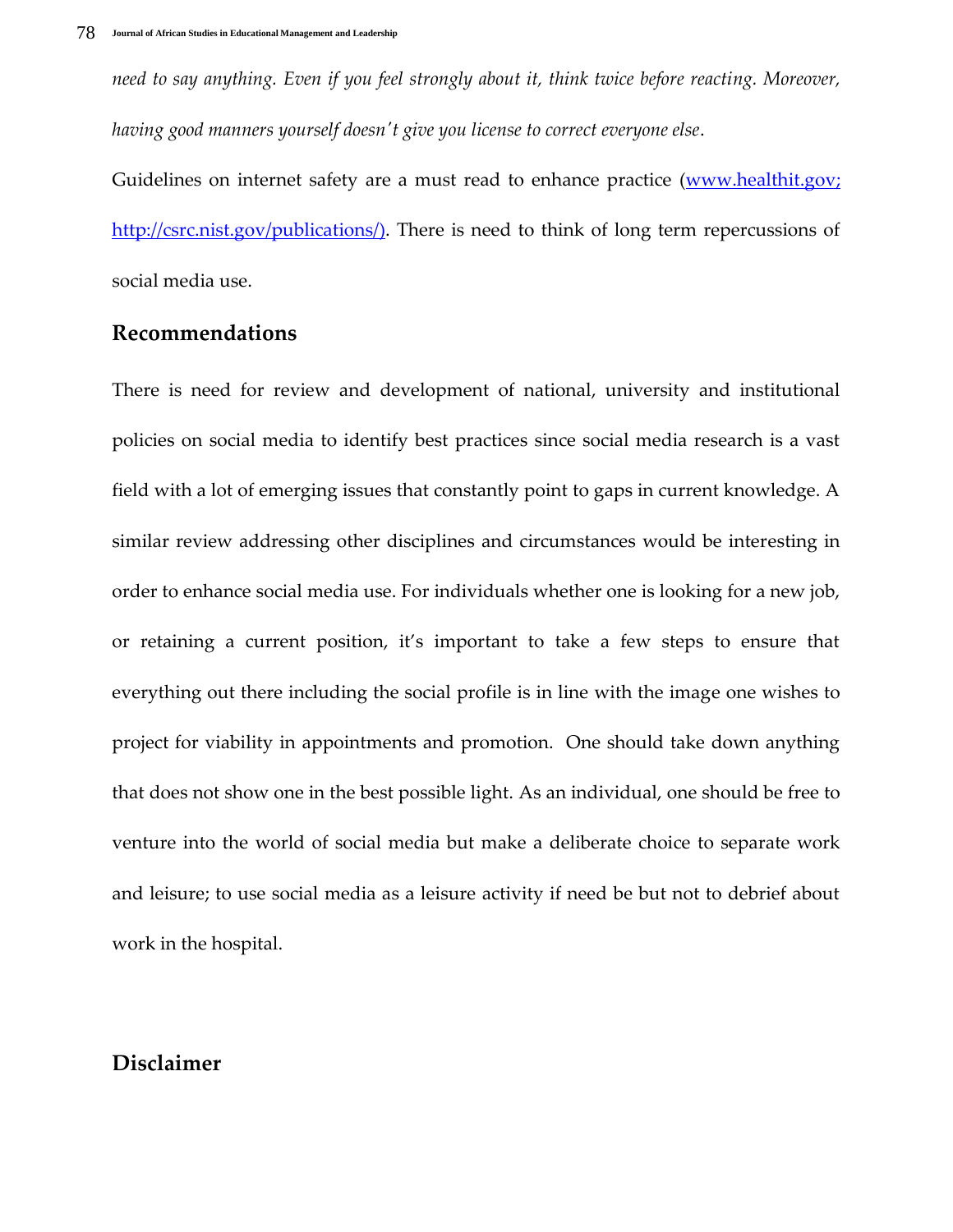Any guidelines or advice suggested in this paper are only meant for the discussions here in and not legal advice.

#### **References**

Alana A. (2013). Chicago Doctor Accused of Posting Photos of Intoxicated

Patient. Abcnews Aug. 20, 2013: [Good Morning Americahttp://abcnews.go.com/US/d](http://abcnews.go.com/gma)photographing- [hospitalized-intoxicated-woman/story?id=20003303](http://abcnews.go.com/US/d-photographing-%20hospitalized-intoxicated-woman/story?id=20003303)

- BeckC.(1997).Developing a research program using qualitative and quantitativeapproaches**.** *Nursing Outlook*.45:265–269.
- Communications Commission of Kenya (2013). ICT policy guidelines. (2013)Retrieved: [http://www.cck.go.ke/regulations/downloads/ICT\\_policy\\_guidelines\\_July\\_2013\\_](http://www.cck.go.ke/regulations/downloads/ICT_policy_guidelines_July_2013_FV3_-%20%20_5th_July_2013.pdf) FV3 - 5th July 2013.pdf.
- Facebook Data Use Policy. (2013, November 15). Retrieved: [https://www.facebook.com/full\\_data\\_use\\_policy](https://www.facebook.com/full_data_use_policy)
- The Graph API; The primary way to read and write to the Facebook social Graph. (2013, Dec 13). Retrieved:<https://developers.facebook.com/docs/graph-api/>
- Fierce health. (2014, Feb 12). Retrieved: [How social media can combat chronic disease -](http://www.fiercehealthcare.com/story/how-social-media-can-combat-chronic-disease/2014-01-31#ixzz2t9oLZMNN) [FierceHealthcare,](http://www.fiercehealthcare.com/story/how-social-media-can-combat-chronic-disease/2014-01-31#ixzz2t9oLZMNN)
- Freedman, D., Bess, K., Tucker, H., Boyd, D., Tuchman, A., Wallston, K. (2009). Public health literacy defined. *American Journal of Preventive Medicine*, *36* (5), 446–451.
- Goldman, J. (1999). [Privacy and individual empowerment in the interactive age,](http://www.mailman.columbia.edu/sites/default/files/Privacy%20and%20Individual%20Empowerment%20Interactive%20Age%20Goldman.pdf) in Bennett, J., Grant, R. (Eds) *'Visions of privacy': Policy choices for the digital age*. University of Toronto Press, Toronto; pp.97-115.
- Guidelines for Media Sanitization. Available at[:http://csrc.nist.gov/publications/drafts/800-88-rev1/sp800\\_88\\_r1\\_draft.pdf](http://csrc.nist.gov/publications/drafts/800-88-rev1/sp800_88_r1_draft.pdf)
- Gunther Eysenbach (2008). Medicine 2.0: Social networking, collaboration, participation, apomediation, and openness. *Journal of Medical Internet Research*. 10(3): PMCID: PMC2626430. Available: 10.2196/jmir.1030
- Gunther Eysenbach (2011). Protected health information on social networking sites:ethical and legal considerations. *Journal of Medical Internet Research*. Jan-Mar; 13(1): e8, Published online January 19. doi: PMCID: PMC3221358. Available:10.2196/jmir.1590
- HIPAA and HITECH Act (USA) of 2009 available at[:http://www.hhs.gov/ocr/privacy/hipaa/administrative/enforcementrule/hitech](http://www.hhs.gov/ocr/privacy/hipaa/administrative/enforcementrule/hitechenforcementifr.html) [enforcementifr.htmla](http://www.hhs.gov/ocr/privacy/hipaa/administrative/enforcementrule/hitechenforcementifr.html)ccessed on 6th Jan, 2014
- Jing a tool to record your screen, is a free program that works on both Macs &Windows PCs:<http://www.techsmith.com/jing/free/> Accessed on 16<sup>th</sup> February, 2014.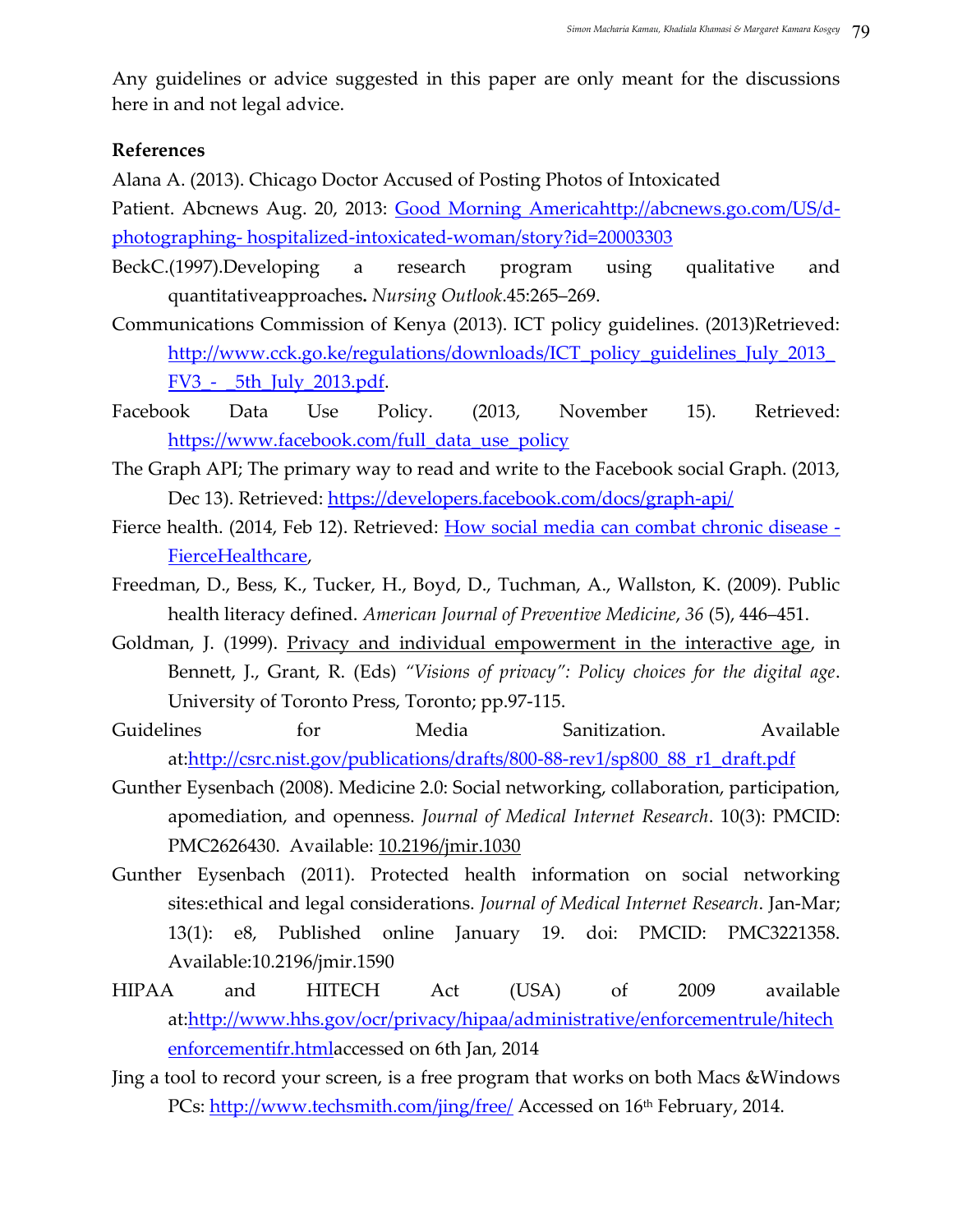- Lenhart, A., Madden, M. (2007). *Social networking websites and teens: An overview. Pew Internet American Life Project.* [Online].Available: [www.pewinternet.org/PPF/r/198/report\\_display.asp.](http://www.pewinternet.org/PPF/r/198/report_display.asp)
- Logacho, D. (2014). Facebook and Your Job: Tips for Nurses. Chamberlain College of Nursing. Available: [http://www.nursingpages.org/#!Facebook-and-Your-Job-](http://www.nursingpages.org/#!Facebook-and-Your-Job-Tips-for-Nurses/c1zo4/CBF3D9DA-DE51-463F-B118-9CDFFFD179EB)[Tips-for-Nurses/c1zo4/CBF3D9DA-DE51-463F-B118-9CDFFFD179EB](http://www.nursingpages.org/#!Facebook-and-Your-Job-Tips-for-Nurses/c1zo4/CBF3D9DA-DE51-463F-B118-9CDFFFD179EB)
- Lucila Ohno-Machado (2013). Sharing data for the public good and protecting individual privacy: informatics solutions to combine different goals. *Journal of American Medical Information Association.* Vol 20 No 1 Available[:http://jamia.bmj.com/content/20/1/1.full.html](http://jamia.bmj.com/content/20/1/1.full.html)
- Mitrano Tracy, (2006). *Thoughts on Facebook. IT policy and computer policy & law program,* Cornell University. Accessed on 9<sup>th</sup> Jan 2014, <http://www.it.cornell.edu/policies/socialnetworking/facebook.cfm>
- Murungi Michael. (2013, Sept 26-27). The Internet age and the challenge of managing personal information contained in court decisions: - Report from the law via internet conference. Retrieved: [http://law.org/lawblog/report-from-the-law-via](http://kenyalaw.org/kenyalawblog/report-from-the-law-via-internet-conference-2013/#sthash.JRJtmSEh.dpuf)[internet-conference-2013/#sthash.JRJtmSEh.dpufS](http://kenyalaw.org/kenyalawblog/report-from-the-law-via-internet-conference-2013/#sthash.JRJtmSEh.dpuf)ee also [http://law.org/lawblog/enhancing-access-to-public-legal-information/](http://kenyalaw.org/kenyalawblog/enhancing-access-to-public-legal-information/)
- Password Hashing. (2014, Feb 11). Retrieved: [https://wiki.php.net/rfc/password\\_hash,](https://wiki.php.net/rfc/password_hash)Patient Privacy: A Guide for Providers  $(2014,$  Jan  $[4<sup>th</sup>)$ . Retrieved: [http://www.healthit.gov/sites/default/files/pdf/privacy/privacy-and-security](http://www.healthit.gov/sites/default/files/pdf/privacy/privacy-and-security-guide.pdf)[guide.pdf](http://www.healthit.gov/sites/default/files/pdf/privacy/privacy-and-security-guide.pdf) ,<http://www.cms.gov/MLNProducts/downloads/SE0726FactSheet.pdf>
- Polit, D., Beck, C. (2012). *Nursing Research, Generating and Assessing Evidence for Nursing Practice.* Wolters Kluwer/Lippincott Williams & Wilkins, Philadelphia
- Shea,  $V.$  (1997). Netiquette. Retrieved: <http://www.albion.com/netiquette/book/index.html>
- Skiba Diane (2007). Nursing education 2.0**:** Poke me. Where's your face,*Nursing Education Perspectives.28* (4), 215. Retrieved[:http://livingbooks.nln.org/hits/chapter\\_02/2007volume4.pdf](http://livingbooks.nln.org/hits/chapter_02/2007volume4.pdf)
- Slatalla, M. (2007, June  $7<sup>th</sup>$ ). 'omg, my mom joined Facebook'. The New York Times, Retrieved: [www.nytimes.com/2007/06/07/fashion/07Cyber.html](http://www.nytimes.com/2007/06/07/fashion/07Cyber.html)
- Healthit (2013). Small practices security guide. Retrieved: <http://www.healthit.gov/sites/default/files/smallpracticesecurityguide-1.pdf>
- Standard Digital News. (2013, Dec 18). 'Crisis in health'. Retrieved: [www.standardmedia.co.ke/.../uhuru-acts-to-avert-crisis-in--s-health.](http://www.standardmedia.co.ke/.../uhuru-acts-to-avert-crisis-in--s-health)..)